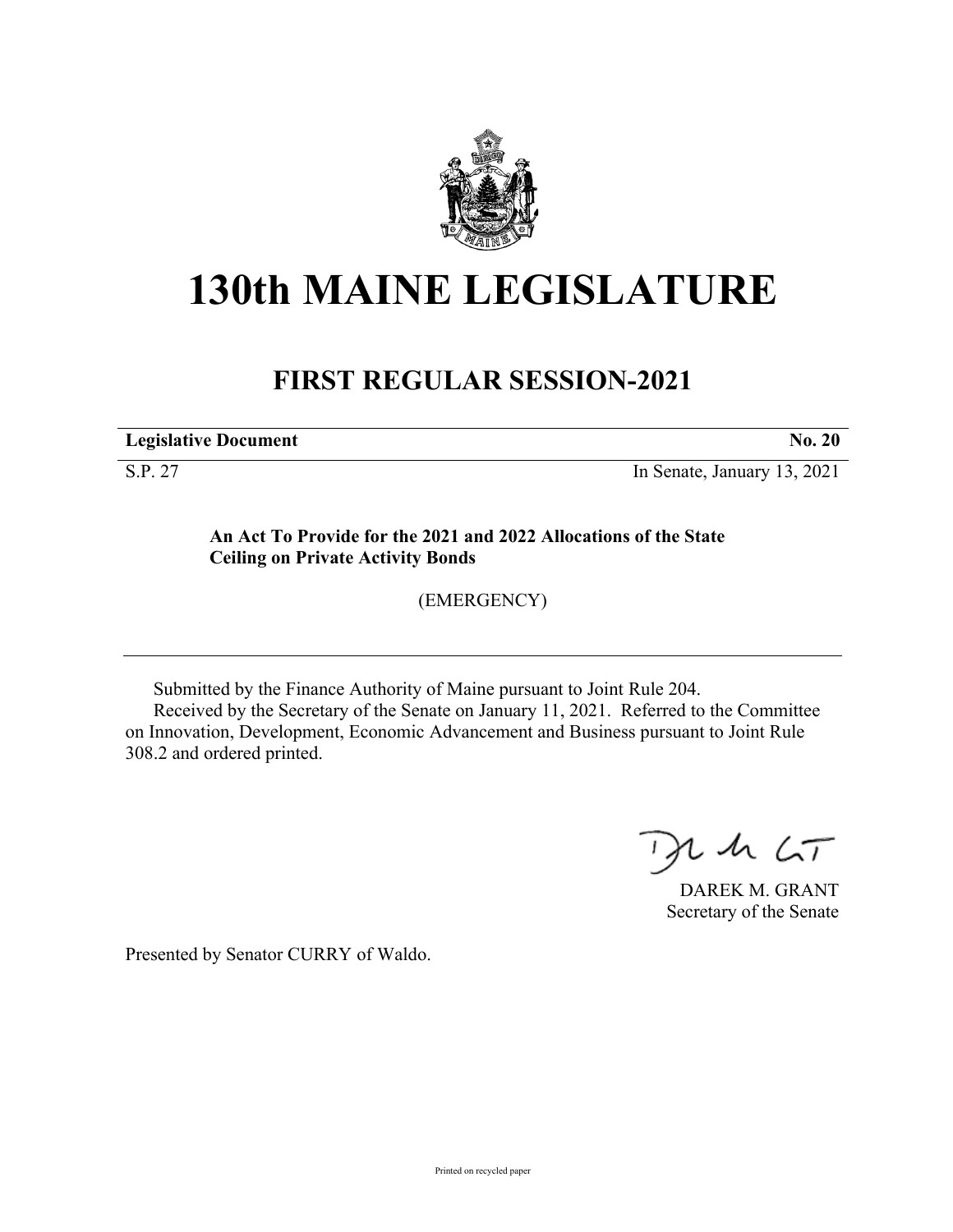1 **Emergency preamble. Whereas,** acts and resolves of the Legislature do not 2 become effective until 90 days after adjournment unless enacted as emergencies; and

3 **Whereas,** the Maine Revised Statutes, Title 10, section 363 and Public Law 2019, 4 chapter 572 make a partial allocation of the state ceiling on private activity bonds to some 5 issuers for calendar year 2021 but leave a portion of the state ceiling unallocated and do 6 not provide sufficient allocations for certain types of private activity bonds that may require 7 an allocation prior to the effective date of this Act if not enacted on an emergency basis; 8 and

9 **Whereas,** if these bond issues must be delayed due to the lack of available state 10 ceiling, the rates and terms under which these bonds may be issued may be adversely 11 affected, resulting in increased costs to beneficiaries or even unavailability of financing for 12 certain projects; and

13 **Whereas,** in the judgment of the Legislature, these facts create an emergency within 14 the meaning of the Constitution of Maine and require the following legislation as 15 immediately necessary for the preservation of the public peace, health and safety; now, 16 therefore,

17 **Be it enacted by the People of the State of Maine as follows:**

18 **Sec. 1. Allocation to the Treasurer of State.** The \$5,000,000 of the state ceiling 19 on private activity bonds for calendar year 2021 previously allocated to the Treasurer of 20 State remains allocated to the Treasurer of State to be used or reallocated in accordance 21 with the Maine Revised Statutes, Title 10, section 363, subsection 5 for calendar year 2021. 22 Five million dollars of the state ceiling for calendar year 2022 is allocated to the Treasurer 23 of State to be used or reallocated in accordance with Title 10, section 363, subsection 5.

24 **Sec. 2. Allocation to the Finance Authority of Maine.** The \$40,000,000 of the 25 state ceiling on private activity bonds for calendar year 2021 previously allocated to the 26 Finance Authority of Maine remains allocated to the Finance Authority of Maine to be used 27 or reallocated in accordance with the Maine Revised Statutes, Title 10, section 363, 28 subsection 6 for calendar year 2021. An additional \$35,000,000 of the state ceiling on 29 private activity bonds for calendar year 2021, previously unallocated, is allocated to the 30 Finance Authority of Maine to be used or reallocated in accordance with Title 10, section 31 363, subsection 6. Forty million dollars of the state ceiling for calendar year 2022 is 32 allocated to the Finance Authority of Maine to be used or reallocated in accordance with 33 Title 10, section 363, subsection 6.

34 **Sec. 3. Allocation to the Maine Municipal Bond Bank.** The \$10,000,000 of 35 the state ceiling on private activity bonds for calendar year 2021 previously allocated to the 36 Maine Municipal Bond Bank remains allocated to the Maine Municipal Bond Bank to be 37 used or reallocated in accordance with the Maine Revised Statutes, Title 10, section 363, 38 subsection 7 for calendar year 2021. Ten million dollars of the state ceiling for calendar 39 year 2022 is allocated to the Maine Municipal Bond Bank to be used or reallocated in 40 accordance with Title 10, section 363, subsection 7.

41 **Sec. 4. Allocation to the Finance Authority of Maine as successor to the**  42 **Maine Educational Loan Authority.** The \$15,000,000 of the state ceiling on private 43 activity bonds for calendar year 2021 previously allocated to the Finance Authority of